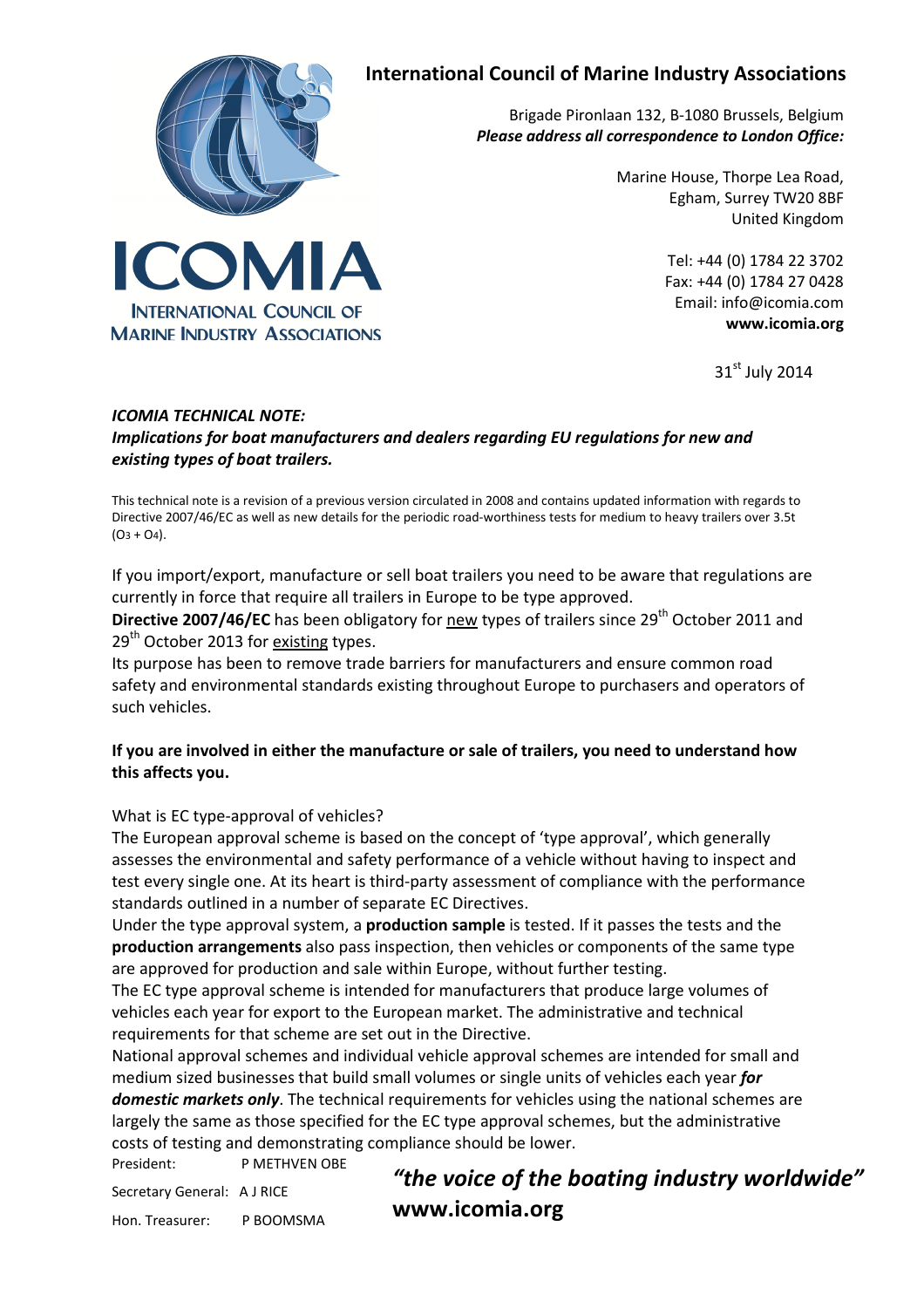The regulations include very light, light, medium and heavy trailers in categories  $O_1$  -  $O_4$  as follows:

- O1 very light trailers up to 0.75 t {non-braked or braked (optional)}
- O2 light trailers over 0.75 t and not more than 3.5 t
- O3 medium trailers over 3.5 t and not more than 10 t
- O4 heavy trailers over 10 t

All of these categories cover boat trailers, with  $O_1$  and  $O_2$  in particular affecting the higher volume manufacturers and importers of trailers up to 3.5 tonnes gross weight (in all cases the weights referred to are gross to include the load).

A number of performance requirements will apply to a given vehicle type; technical requirements for trailers are based on 21 Directives, although not all apply in each case, and cover topics such as brakes, lighting, couplings and tyres.

#### List of requirements for the purpose of EC type-approval of vehicles

| Requirement                                                                             | <b>Directive</b> | <b>Trailer</b> |
|-----------------------------------------------------------------------------------------|------------------|----------------|
|                                                                                         |                  | Category       |
|                                                                                         |                  |                |
| Fuel tanks/rear protective devices                                                      | 70/221/EEC       | $O_1 - O_4$    |
| Rear registration plate space                                                           | 70/222/EEC       | $O_1 - O_4$    |
| Steering effort                                                                         | 70/311/EEC       | $O_1 - O_4$    |
| <b>Braking</b>                                                                          | 71/320/EEC       | $O_1 - O_4$    |
| Radio interference (electromagnetic                                                     | 72/245/EEC       | $O_1 - O_4$    |
| compatibility)                                                                          |                  |                |
| <b>Statutory plates</b>                                                                 | 76/114/EEC       | $O_1 - O_4$    |
| Installation of lighting and light signalling                                           | 76/756/EEC       | $O_1 - O_4$    |
| devices                                                                                 |                  |                |
| Retro reflectors                                                                        | 76/757/EEC       | $O_1 - O_4$    |
| End-outline, front-position (side),                                                     | 76/758/EEC       | $O_1 - O_4$    |
| rear-position (side), stop, side marker,                                                |                  |                |
| daytime running lamps                                                                   |                  |                |
| <b>Direction indicators</b>                                                             | 76/759/EEC       | $O_1 - O_4$    |
| Rear registration plate lamps                                                           | 76/760/EEC       | $O_1 - O_4$    |
| Rear fog lamps                                                                          | 77/538/EEC       | $O_1 - O_4$    |
| <b>Reversing lamps</b>                                                                  | 77/539/EEC       | $O_1 - O_4$    |
| <b>Heating systems</b>                                                                  | 2001/56/EC       | $O_1 - O_4$    |
| Lateral protection                                                                      | 89/297/EEC       | $O_3 - O_4$    |
| Spray-suppression systems                                                               | 91/226/EEC       | $O_1 - O_4$    |
| Safety glazing                                                                          | 92/22/EEC        | $O_1 - O_4$    |
| <b>Tyres</b>                                                                            | 92/23/EEC        | $O_1 - O_4$    |
| Masses and dimensions                                                                   | 97/27/EC         | $O_1 - O_4$    |
| Couplings                                                                               | 94/20/EC         | $O_1 - O_4$    |
| Vehicles intended for the transport of                                                  | 98/91/EC         | $O_1 - O_4$    |
| dangerous goods - The requirements of Directive                                         |                  |                |
| 98/91/EC are only applicable when the manufacturer applies                              |                  |                |
| for the EC type-approval of a vehicle intended for the<br>transport of dangerous goods. |                  |                |
|                                                                                         |                  |                |